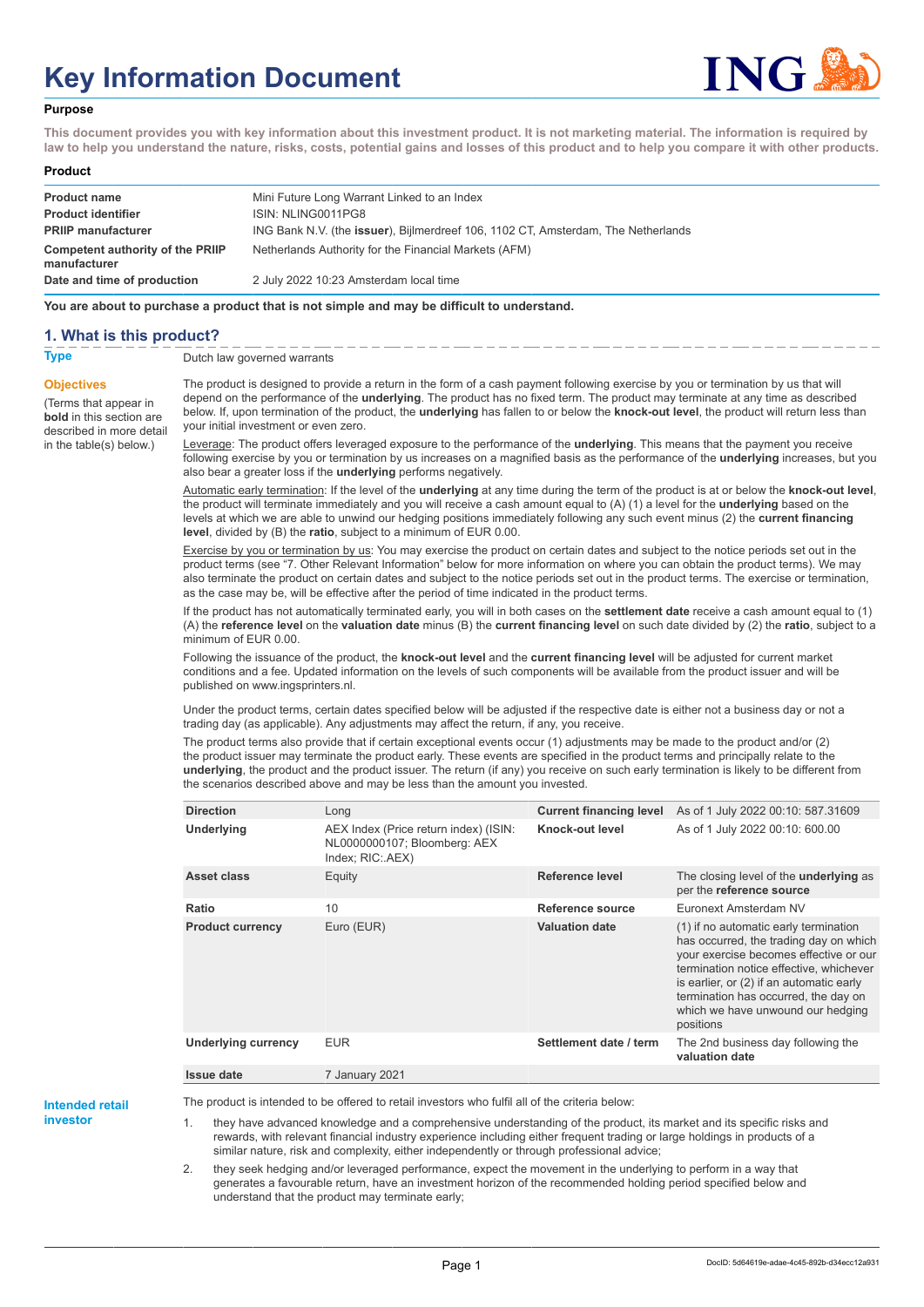- 3. they accept the risk that the issuer could fail to pay or perform its obligations under the product and they are able to bear a total loss of their investment; and
- 4. they are willing to accept a level of risk to achieve potential returns that is consistent with the summary risk indicator shown below.

The product is not intended to be offered to retail clients who do not fulfil these criteria.

#### **2. What are the risks and what could I get in return?**

**Risk indicator**

**Performance scenarios**





**The risk indicator assumes you keep the product for 1 day. The actual risk can vary significantly if you cash in at an early or a later stage and you may get back less.**

The summary risk indicator is a guide to the level of risk of this product compared to other products. It shows how likely it is that the product will lose money because of movements in the markets or because we are not able to pay you.

We have classified this product as 7 out of 7, which is the highest risk class. This rates the potential losses from future performance at a very high level, and poor market conditions are very unlikely to impact our capacity to pay you.

**Be aware of currency risk:** If the currency of your account is different to the currency of this product, you will be exposed to the risk of suffering a loss as a result of the conversion of the currency of the product into the account currency. This risk is not considered in the indicator shown above.

**Be aware of currency risk:** If (i) the Underlying is traded in a different currency than EUR the unwind amount will be converted to EUR at the prevailing exchange rate which may result in a loss; or (ii) the currency of your account is different from the Currency of the product, you may be exposed to the risk of suffering a loss as a result of the conversion of the Currency of the product into the account currency. Risk (ii) above is not considered in the indicator shown above.

This product does not include any protection from future market performance so you could lose some or all of your investment.

If we are not able to pay you what is owed, you could lose your entire investment.

For detailed information about all risks relating to the product please refer to the risk sections of the prospectus and any supplements thereto as specified in the section "7. Other relevant information" below.

#### **Market developments in the future cannot be accurately predicted. The scenarios shown are only an indication of some of the possible outcomes based on recent returns. Actual returns could be lower.**

*Investment: EUR 10,000*

| cenarios |  |  |
|----------|--|--|
|          |  |  |

| <b>Scenarios</b>           |                                                                           | 1 day                          |  |
|----------------------------|---------------------------------------------------------------------------|--------------------------------|--|
|                            |                                                                           | (Recommended holding period)   |  |
| Stress scenario            | What you might get back after costs<br>Percentage return (not annualised) | <b>EUR 0.00</b><br>$-100.00\%$ |  |
| Unfavourable scenario      | What you might get back after costs<br>Percentage return (not annualised) | EUR 9,098.97<br>$-9.01\%$      |  |
| <b>Moderate scenario</b>   | What you might get back after costs<br>Percentage return (not annualised) | EUR 10,339.12<br>$3.39\%$      |  |
| <b>Favourable scenario</b> | What you might get back after costs<br>Percentage return (not annualised) | EUR 11,438.03<br>14.38%        |  |

The average returns shown in the above table are not annualised, which means they may not be comparable to the average returns shown in other key information documents.

This table shows the money you could get back over the next day under different scenarios, assuming that you invest EUR 10,000.

The scenarios shown illustrate how your investment could perform. The recommended holding period for this product is less than one year. The figures are therefore not calculated on a per year basis, but for the recommended holding period. Figures in this section and "4. What are the costs?" are therefore not comparable with figures given for products with a recommended holding period of at least one year. The scenarios presented are an estimate of future performance based on evidence from the past on how the value of this investment varies, and are not an exact indicator. What you get will vary depending on how the market performs and how long you keep the product. The stress scenario shows what you might get back in extreme market circumstances, and it does not take into account the situation where we are not able to pay you.

This product cannot be easily cashed in. This means it is difficult to estimate how much you would get back if you cash in before the recommended holding period. You will either be unable to cash in early or you will have to pay high costs or make a large loss if you do so.

The figures shown include all the costs of the product itself, but may not include all the costs that you pay to your advisor or distributor. The figures do not take into account your personal tax situation, which may also affect how much you get back.

Buying this product holds that you think the level of the underlying will increase.

Your maximum loss would be that you will lose your investment.

## **3. What happens if ING Bank N.V. is unable to pay out?**

You are exposed to the risk that the issuer might be unable to meet its obligations in connection with the product for instance in the event of bankruptcy or an official directive for resolution action. This may materially adversely affect the value of the product and could lead to you losing some or all of your investment in the product. The product is not a deposit and as such is not covered by any deposit protection scheme.